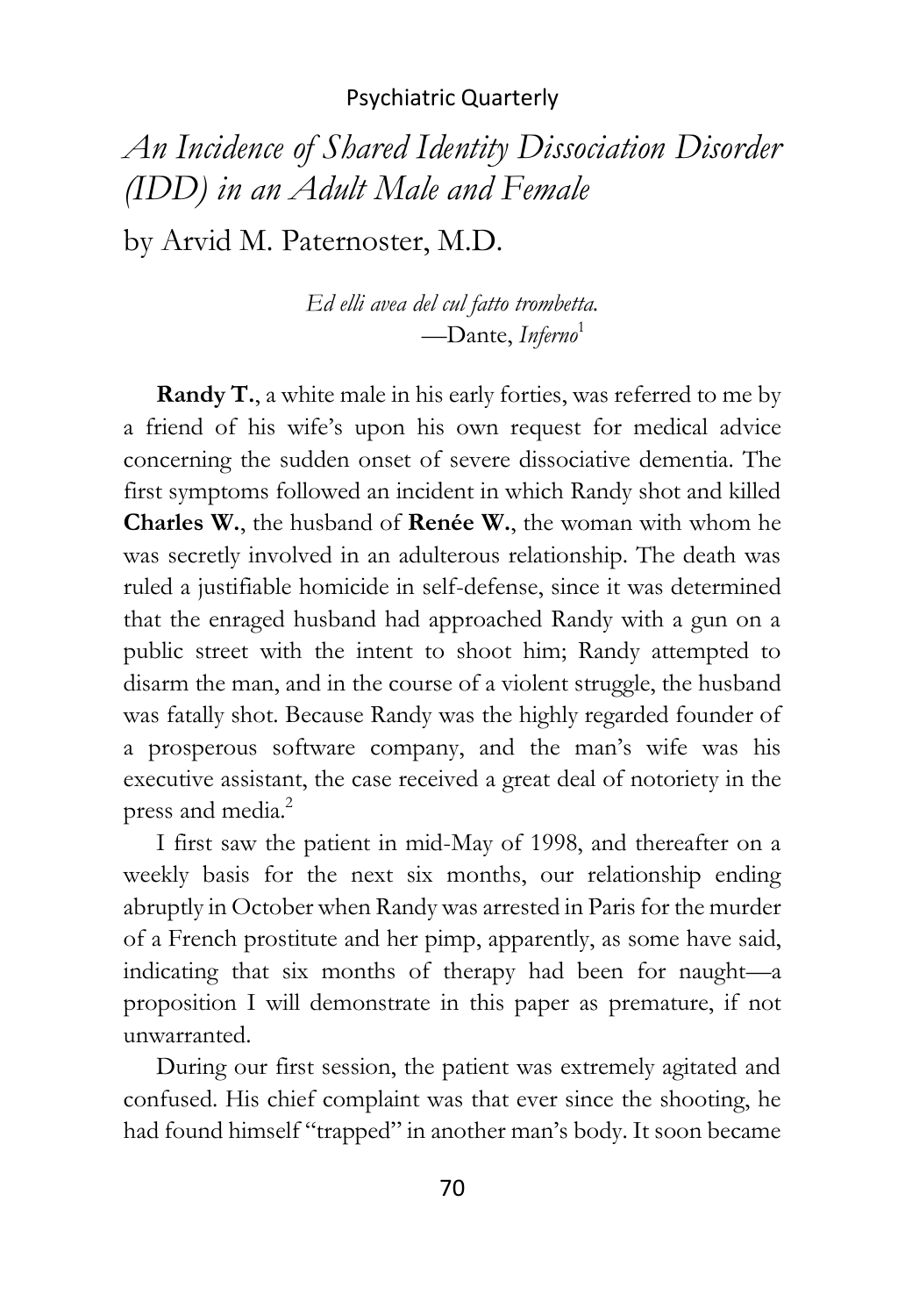clear to me that this was not Randy that I was talking to but Charles W., the man he had shot. I managed to calm the patient down through a series of questions, many of which he had difficulty answering, especially if they involved the issue of his identity—something he referred to as "trouble with pronouns." I was soon able to determine that the original personality of Randy had effectively vanished and had, in the patient's mind, been entirely replaced by Charles's.

Our first session ended inconclusively and on a most unsatisfactory note. As a means of allaying his feelings of fear and panic, I endeavored to explain to Randy my initial understanding of his condition, namely, that he appeared to suffer from a dissociative identity syndrome brought on by the traumatic experience of killing another man. I explained that I was optimistic that the condition was not only treatable but that the odds favored an eventual cure.

Randy considered what I had told him and then responded that rather than feel relieved by my prognosis, he felt increased anxiety, since a cure surely meant the departure of the Charles personality and the return of the Randy personality, requiring him, in his words, "to die again."

I indicated to him that my goal was not the obliteration of Charles's personality but the reintegration of a personality that had become fragmented and separated. Randy was not reassured by this diagnosis, and I assumed he would not return for further treatment. However, several days later, he called to say that he wished to talk to me again and formally begin a series of weekly sessions. To my surprise, at the second session, the Randy T. personality emerged and conversed with me through the entire hour. For the six months of our sessions that followed, it was always the Randy personality I dealt with; the Charles personality never again put in an appearance. From what I was able to gather, Randy remained entirely in the background except for his sessions with me, although it soon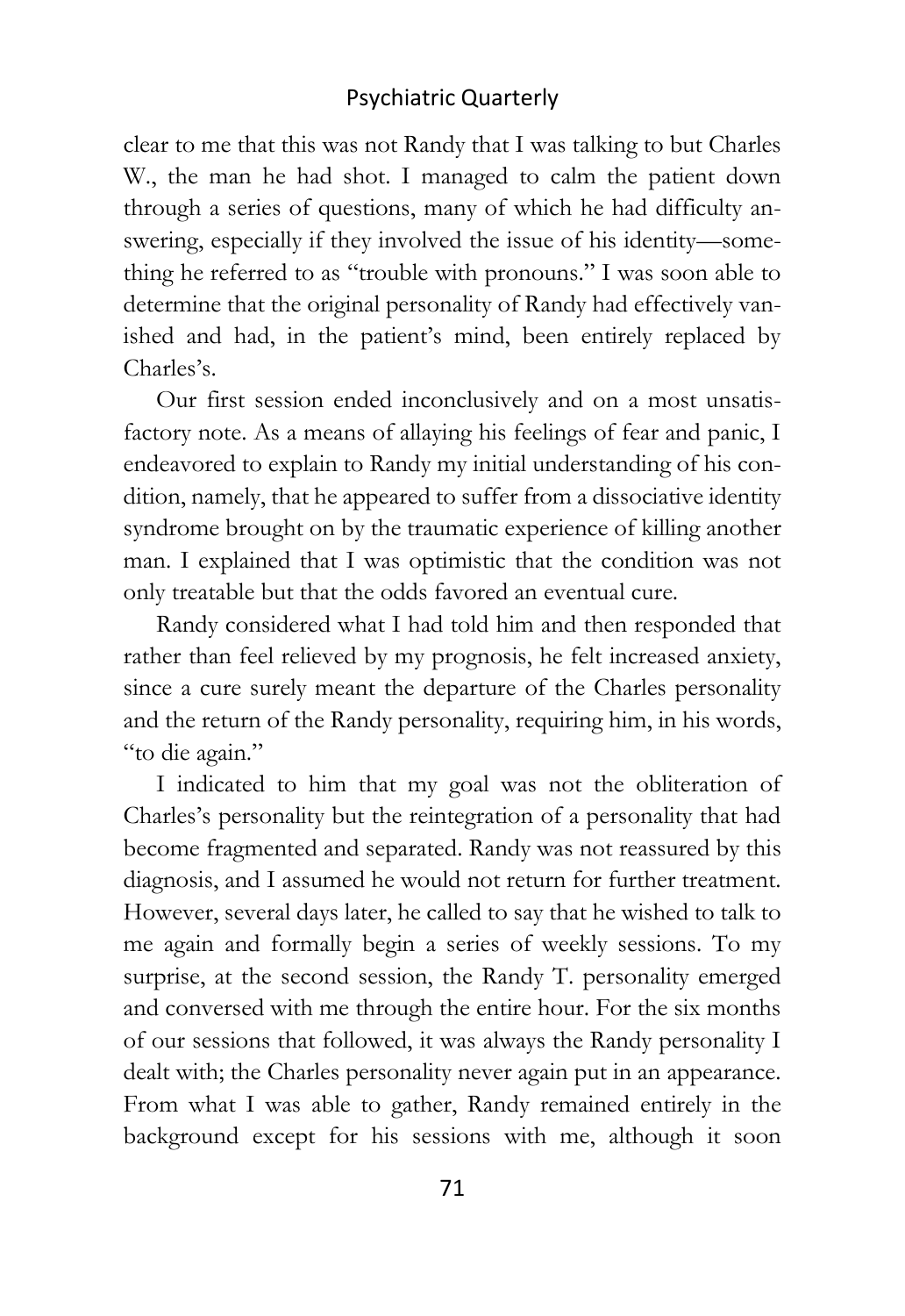became clear that aspects of his personality over a period of time surreptitiously filtered into and colored Charles's personality.

Randy was born in 1954, in a mid-sized Massachusetts town near Boston, to Norma and Bernard Flutz, the elder of two children. His father, who suffered from chronic alcoholism, worked in a circus troupe as an aerialist ("The Flying Flutzes"). With Bernard Flutz frequently out of work (either because of his alcoholism or because of a back injury he had suffered in a trapeze fall), the family was severely impoverished. After years of domestic strife, Norma abandoned her family when Randy was twelve years old and set off for a distant state with another man, an itinerant Bible salesman. Randy never saw his mother again. She and her lover later committed suicide by lying down on railroad tracks, their dismembered bodies discovered by schoolchildren, three of whom achieved some notoriety in the local press by taking several of the smaller pieces of limbs home with them.

Randy, devastated by losing his mother and what he termed her "betrayal," saw ahead of him nothing but a life of poverty, suffering, and disappointment. Always the best student in his class, he lost interest in his studies and began skipping school and associating with a gang of toughs called the Aqua Rats, who wore aquamarine teeshirts, required their members to answer questions in the affirmative with the word "yowza," and who specialized in vandalism and graffiti. In the depths of his despair, he contemplated suicide.

It was in this troubled state that during his freshman year of high school he met a fellow student, **Helena S.**, the daughter of a bank president and one of the town's leading citizens. It was Helena who convinced Randy that he needed to take charge of his life and do something with himself. She brought him home to meet her parents and for the first time exposed him to the world of wealth and privilege. Helena's parents, especially her mother, treated Randy uncommonly well and took an interest in his situation, giving him advice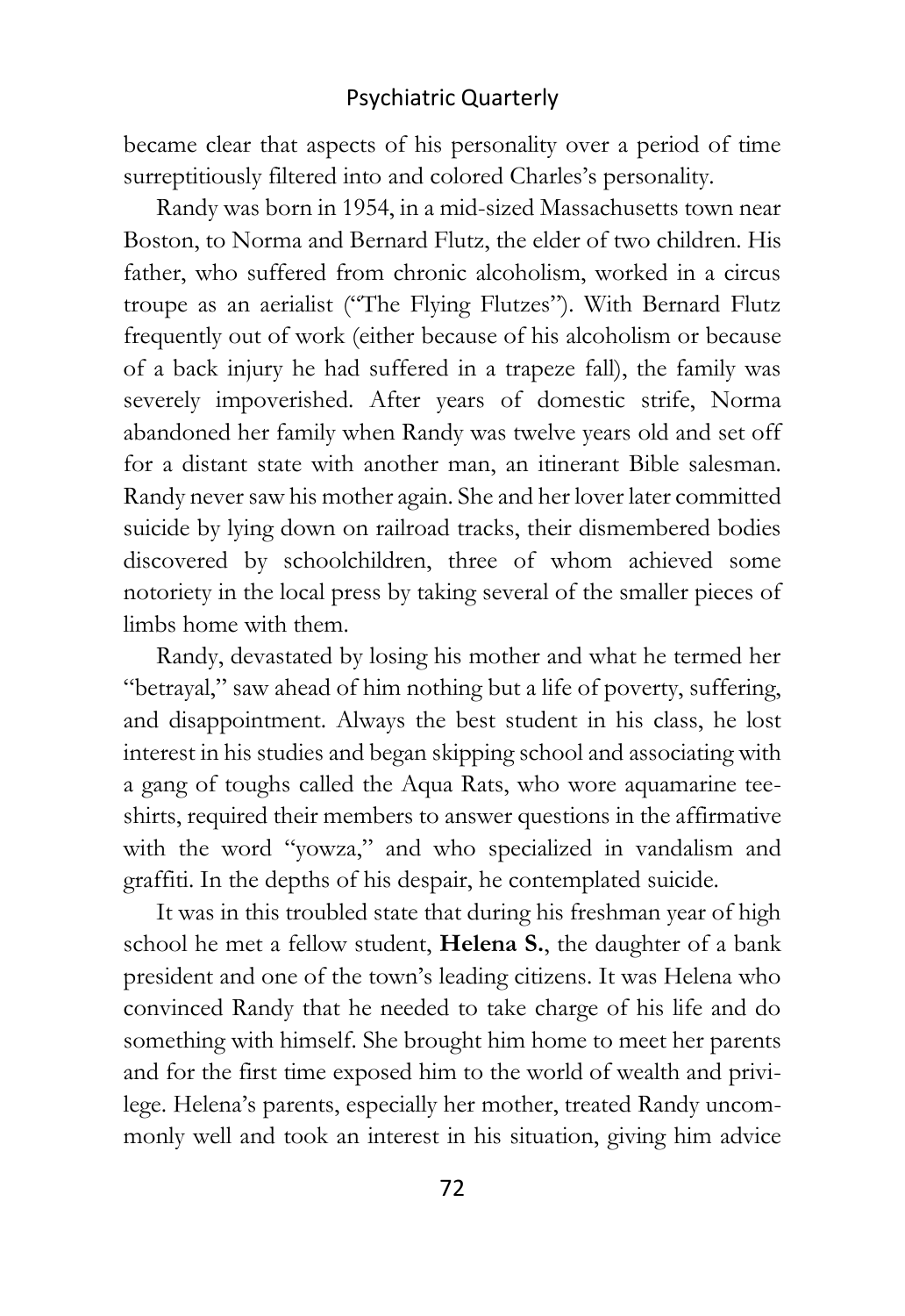and helping him out in any way they could, short of putting dollar bills in his pockets. Randy made up his mind that his goal in life was to attain the same level of prosperity and influence as Helena's family enjoyed.

Over the next several months, his relationship with Helena changed. What began as a friendship rapidly evolved into a romance. Randy was sure that Helena was the "love of [his] life" and that she would at some point (perhaps when he obtained his first professional job) become his wife. But such an outcome was not to be. Just as the school year was about to end, Helena informed Randy that they would have to break up. She told him that she no longer felt the same way about him. He asked her why. At first she would not tell him, but when he persisted, she blurted out that she had discovered that he had not only been cheating on her but that the person in question was her own mother. She could never trust him again, she said. Their relationship was over.

Randy was devastated by a profound sense of loss, abandonment, and feelings of insignificance. A suicidal gloom fell over him, made even worse when he discovered that Helena had taken up with another boy, the son of an industrialist. Randy eventually "got over" his loss with the help of Helena's mother, who persuaded him to run off with her to California, where the two joined a desert commune founded by the survivalist and tattoo artist Henderson "Bee Bop" Jones, sharing a school-bus domicile with Jones and his then common-law wife Bambi Lombardo.

Randy remained at the commune for six months until it became known that Bambi was pregnant with his child. Warned by Bambi that "Bee Bop" was coming for him armed with a shotgun, Randy made his escape on Bambi's motorcycle, with enraged husband in hot pursuit. The chase ended in Watsonville when Randy was stopped and arrested by the town sheriff. Returned home, Randy discovered that in his absence his father had remarried a former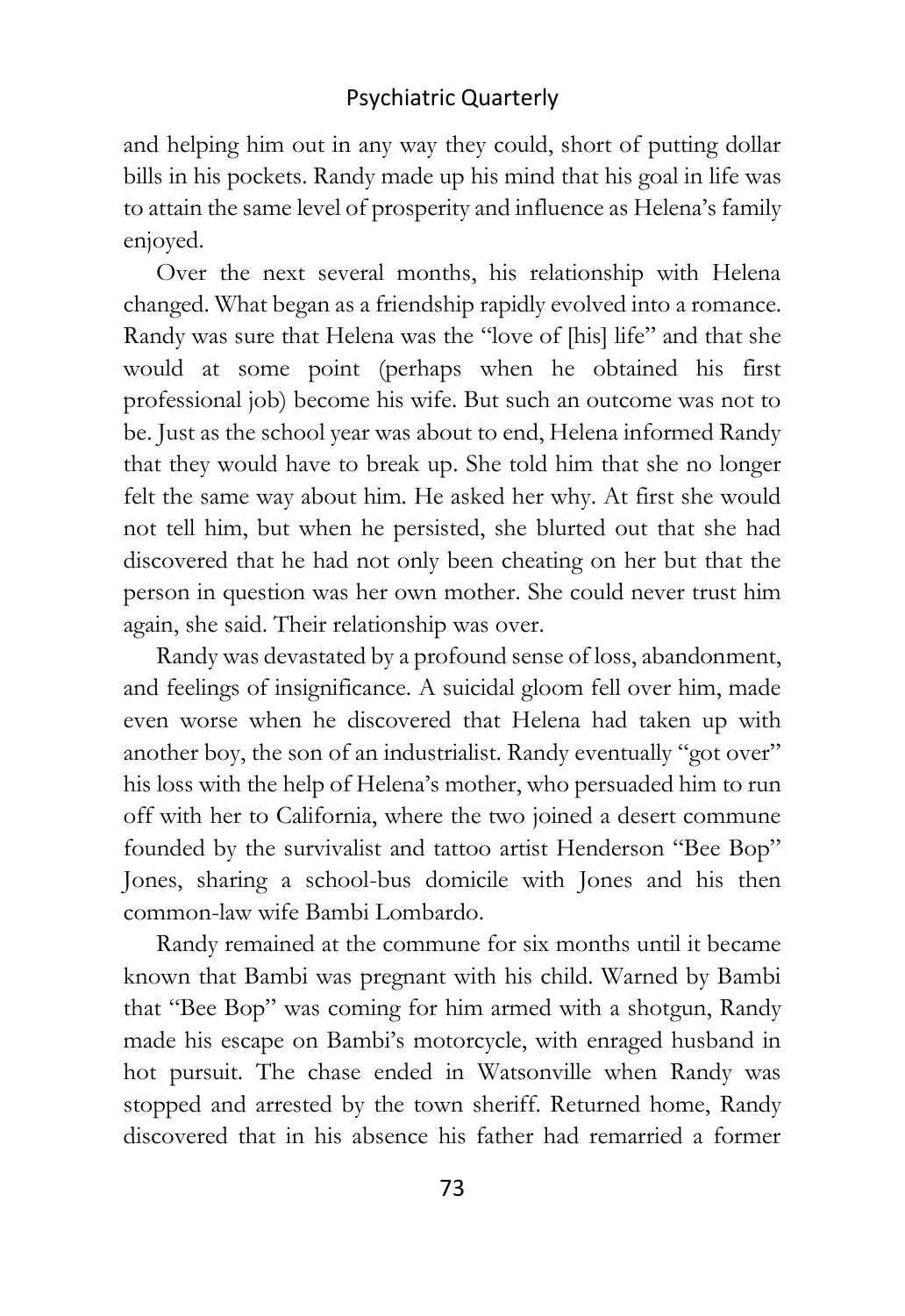waitress named Antonia Arbuckle, a plain middle-aged, largish divorcee whose charms entirely resided in the ten-million-dollar nest egg she had acquired from the state lottery. The small two-bedroom bungalow that Randy had left when he had run off with Helena's mother had now been replaced by a ten-bedroom mansion with a swimming pool, tennis court, and horse stable. Back in high school, Randy hoped that he might renew his love affair with Helena, but it was never to be.

"Stay away from me, you sick fuck," she liked to say.

Randy graduated near the top of his high school class and went on to study at a distinguished private university in the Boston area, where he majored in history. Helena attended Julliard in New York and broke up with the industrialist's son. She eventually married **Richard S.**, a man ten years her senior and, at the time, married to someone else.

As soon as Randy graduated from college, he changed his name from Flutz to one with an Anglo-Saxon derivation. He took an entrylevel marketing job with a high-technology company in Cambridge and rapidly rose through the ranks. After ten years at this firm, he went on to found his own company, rapidly making it one of the most successful start-ups in the country. Still a relatively young man in his early forties, he had not only accumulated a sizeable fortune but had achieved a national reputation as an astute business leader and technology visionary.

Randy had attained his childhood ambition of becoming a man of wealth and influence and yet remained unfulfilled. With the goal of his life reached, what was he to do next? This question, I believe, lay at the heart of his discontent and engendered once again those feelings of inadequacy and self-doubt that had plagued him as a child. Despite all his best efforts, happiness had again eluded him. Perhaps he was incapable of being happy? Or perhaps he had chosen the wrong goal? In any case, he felt something was fundamentally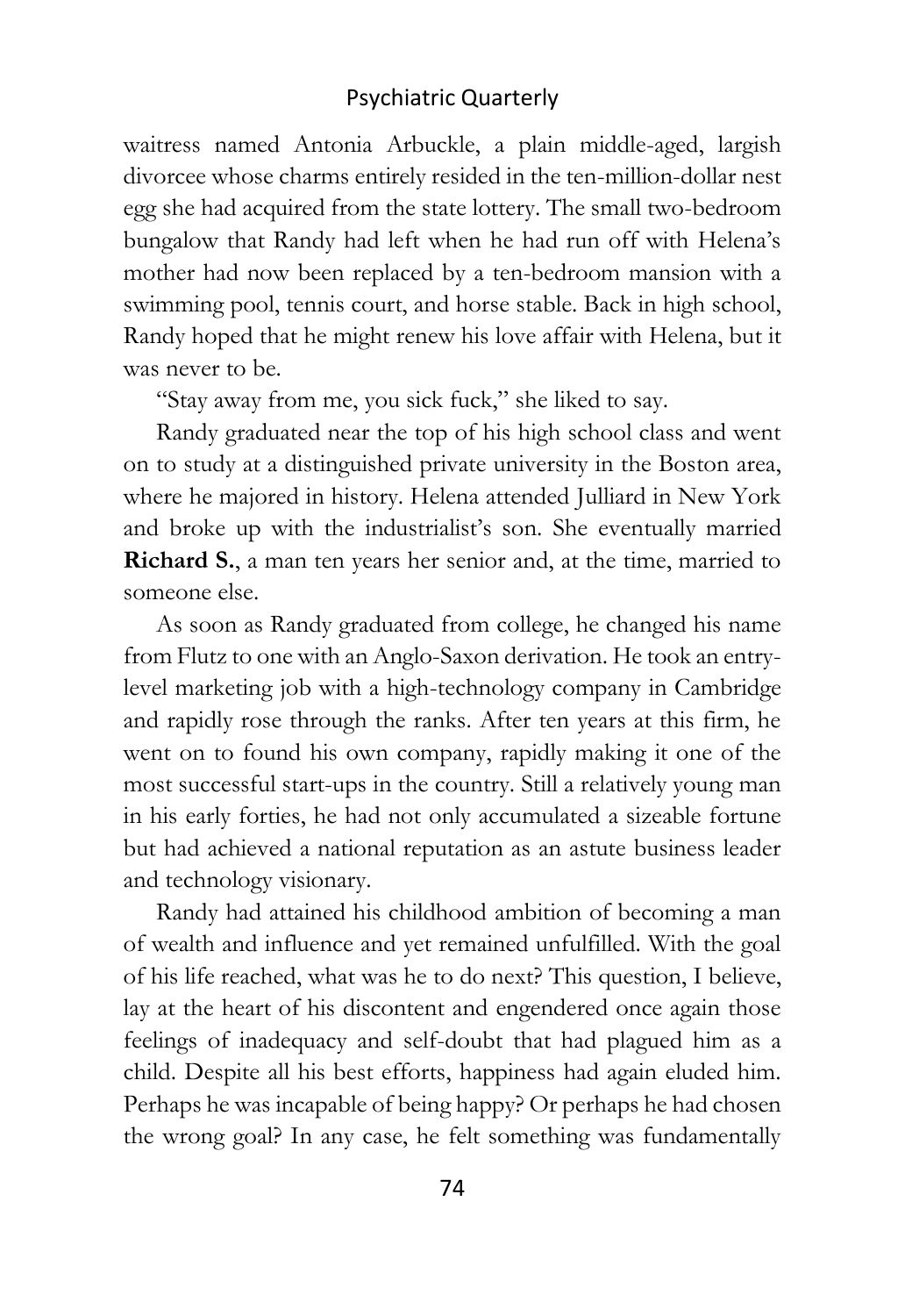wrong.

He had married in his mid-thirties but the marriage foundered when Randy continued to seek out other women with the same enthusiasm and frequency that had characterized his pre-married life. Randy admitted that the wound that Helena had caused had never healed. He said: "I was never going to let another woman hurt me again. And I was going to avenge that hurt by hurting other women."

Randy was only partly right in his self-diagnosis. In fact, it was the rejection by Helena, combined with the abandonment by his mother when he was a child, that defined his misogynist attitude and subsequent satyriacal behaviors. Whatever pangs of conscience or feelings of guilt he might have felt were effectively suppressed by the same Herculean willpower that had made him such a financial success. It's impossible to say what exactly it was that caused that defense mechanism to break down, but Randy's affair with Charles's wife set the stage for it. Perhaps the contradictions of his life had become impossible to handle, so that when he met Charles at one of his company's parties, he found himself strongly identifying with the man, for Charles was exactly what Randy would have been had he not dedicated all his efforts to rising far above the challenging circumstances of his early life, and by an exercise of pure will made himself into "the kind of man [he] wanted to be."

Like Randy, Charles had been a gifted student who had a particular affinity for history. Highly intelligent, he was nevertheless deficient in the ambition and overwhelming desire required to succeed in the world, in good part because he had no idea what he wanted to succeed at. He felt helplessly trapped by his limitations and had no faith in himself to create an improved persona that could be substituted for the skeptical, fearful, doubting man that he believed himself to be. All of this came to a head in his wife's infidelity and in his termination from his job for writing and distributing a satirical press release. The first confirmed his failure as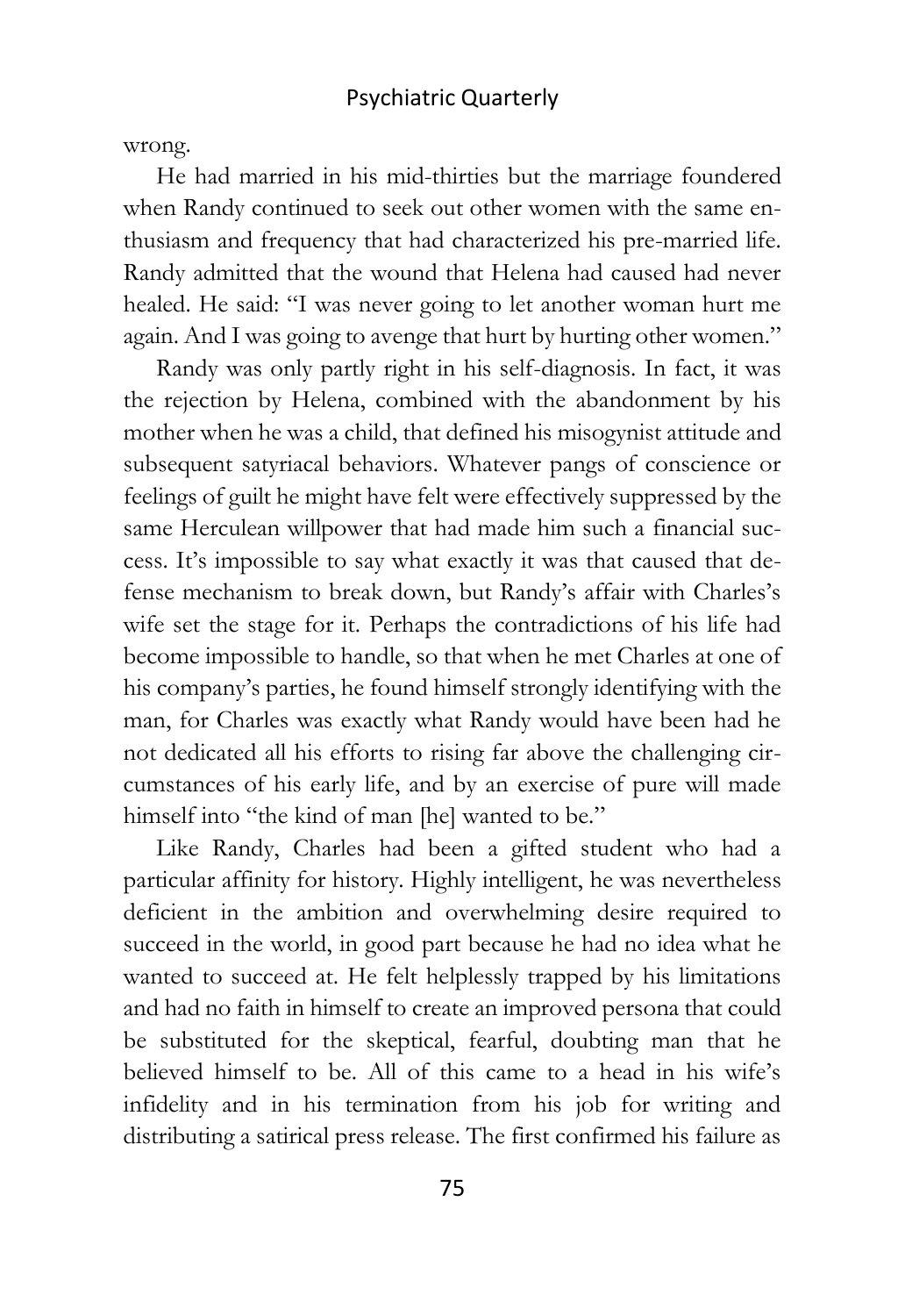a husband, the second his failure as a professional man.

Randy's gift, which Charles lacked, was an almost superhuman ability to create exactly the kind of persona required to achieve success. Charles had no desire to become anything other than what he was. Any understanding of how to be successful eluded him, and he came to believe that not only was he incapable of attaining success, but that even if he somehow managed to do it, it would destroy him. Instead, he followed the advice of Joseph Campbell, "Follow your bliss." In the end, he followed it all the way to that Cambridge street where he met his death by a bullet fired from his own gun. So much, if I may offer a personal critique, for the "wisdom" of Joseph Campbell.

Having identified himself with Charles in a highly personal way, Randy must have found himself feeling like both a victimizer and a victim. He had taken away a man's wife in the same way a man had taken away his mother and the only girl he had ever loved. As he and Charles struggled for Charles's gun, Randy was, in effect, struggling with himself. The gun went off, and Charles was killed. The worst had happened. Randy had fully become the man he had always hated. It was an outcome he was unwilling to live with, and so in an instant of overwhelming regret and self-loathing, he *became* Charles. The Randy personality was banished to the oblivion of his unconscious, and the Charles personality took over.

## Self-Reinforcing Delusion

At this point, the case becomes far more complex when Randy meets a woman who happens to suffer from a diagnosis of IDD virtually identical to his. The result in both subjects is a selfreinforcing mechanism in which their delusions are more firmly solidified and confirmed than ever before.

Four months into his treatment, Randy, acting under the influ-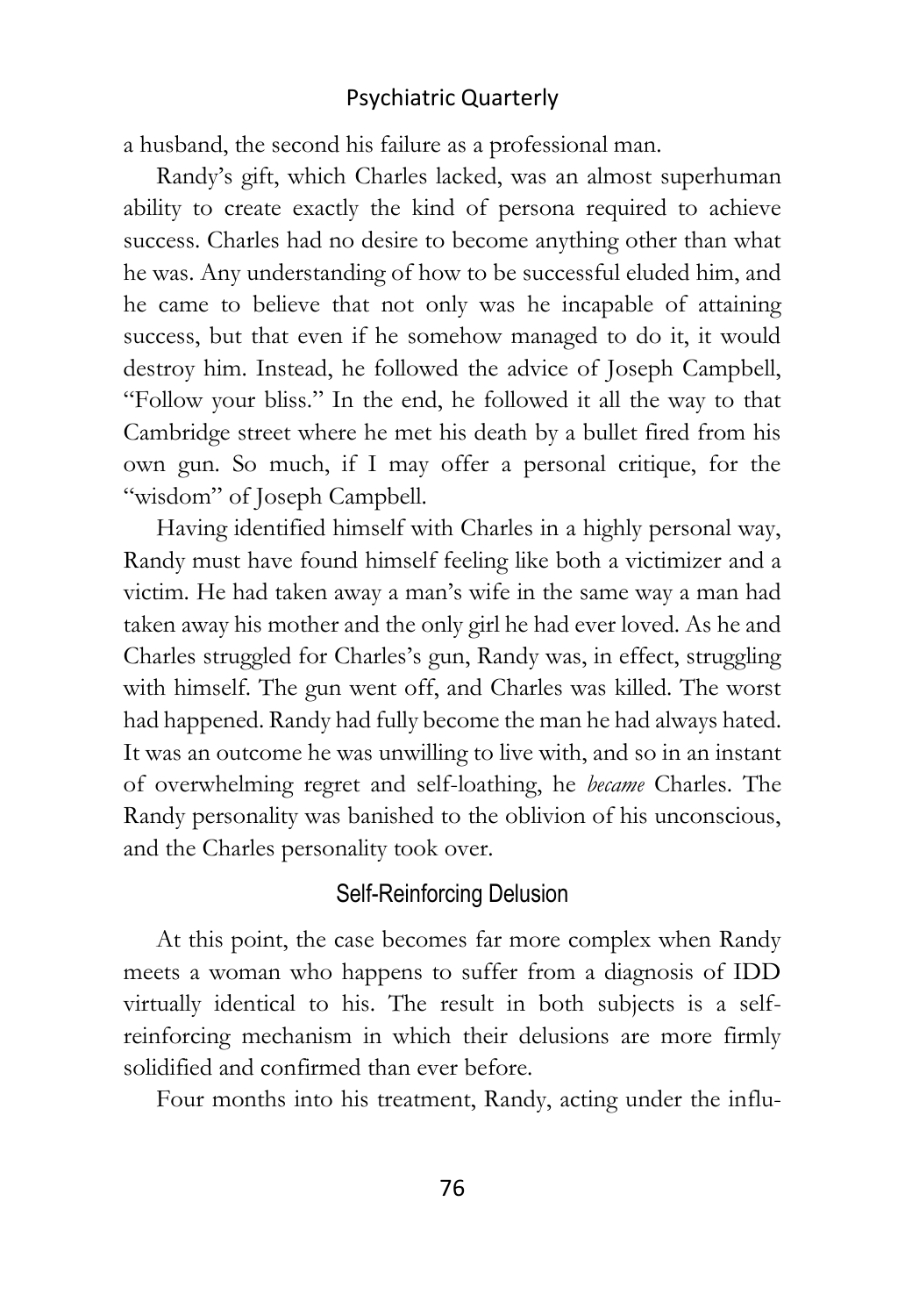ence of the Charles personality, attended a meeting of people apparently symptomatic of IDD who rejected any diagnosis of mental dysfunction and instead were convinced that one of their personalities was actually an "exiled" alien from another planet—a typical denial mechanism frequently seen in such cases. At one of these meetings he met a woman who called herself **Serena** and who firmly believed she was an alien exile. As it turned out, Serena was actually the recessive secondary personality of a woman named **Veronique P.**, who made her living as a strip-club dancer and prostitute.

During our sessions at this time, I had to exert considerable vigilance to keep from becoming totally disoriented by Randy's point of view. Veronique was a stranger to him and, thus so was the Serena personality. Moreover, Randy never overtly interacted with Serena. It was Charles who met her when she came to interview for a job at Randy's company, and it was Charles who attended the meeting of the "exiled aliens" and subsequently fell in love with her. This love affair blossomed against the strenuous objections of Veronique, who was then involved with a man of middle-eastern descent, her boyfriend and procurer.

As Charles discovered, the Serena personality was the exact opposite of Veronique's. Like Charles himself, she was killed by her "host"—in her case, in an automobile accident. A cellist in a symphony orchestra, Serena was married to **Richard S**. and had two children. Unlike Charles, who very much appreciated having a much better life in another body, Serena despised her condition and saw it as a form of hellish imprisonment.

Not long after meeting her, Charles hired an investigator and learned the identity of Serena, who unbeknownst to Charles was Helena, the girl Randy had fallen in love with in high school. When her true identity became known to him, Randy chose to do nothing. As Randy explained to me: "I assumed that whatever previous relationship she'd had must have failed and that she had come to my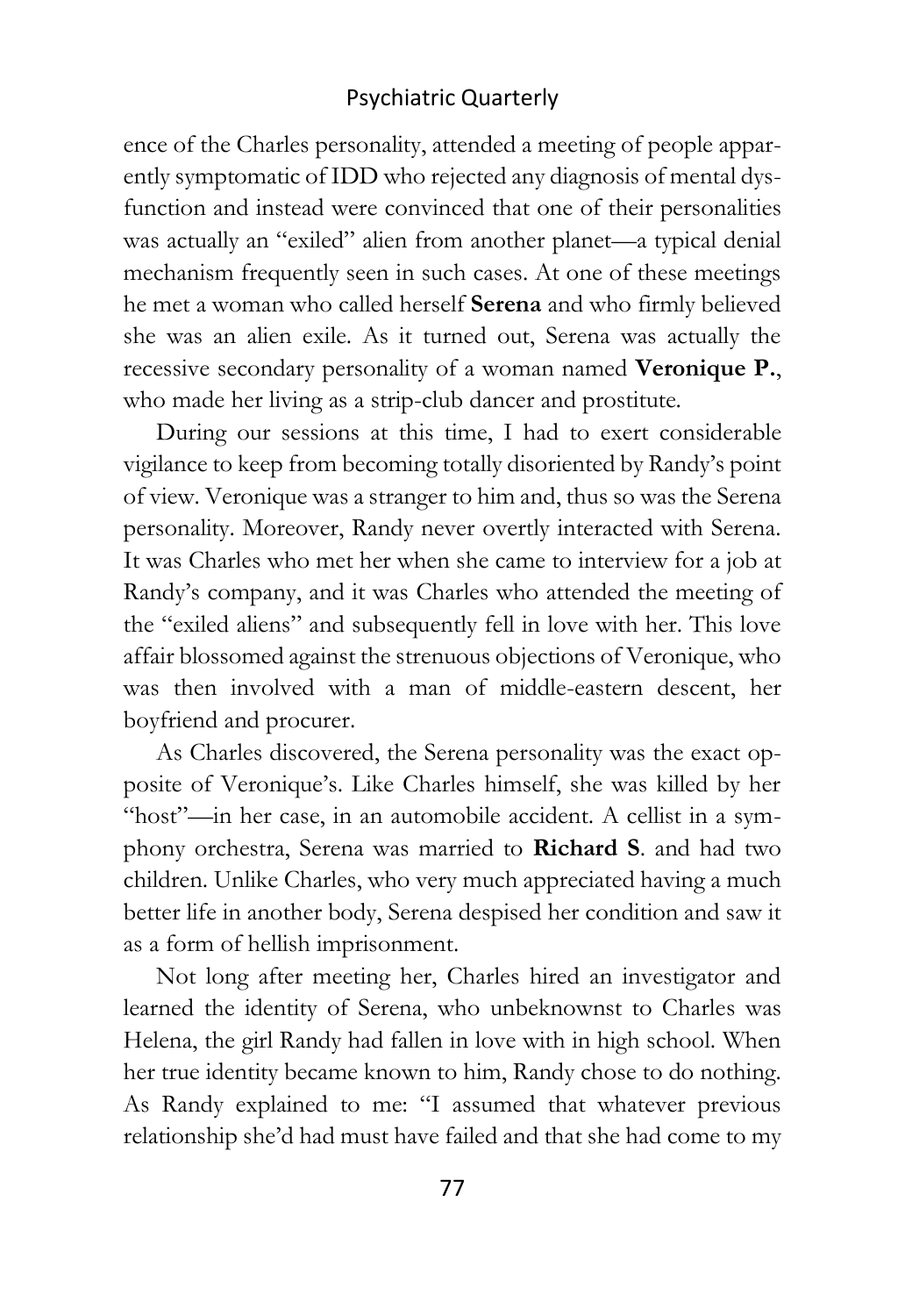company to see if I might have changed. What she found was that I *had* changed. But that changed personality wasn't me, it was Charles. What was I to do? There was no way I could reveal myself to her without driving her away again. So I let Charles fall in love." A remarkable statement, indicative of the depth of pathology at work here.

As far as Charles was concerned, Randy no longer existed. In fact, Randy was able to exercise limited action during his sessions with me and possessed relatively unlimited perceptive abilities. Not having examined Veronique, I can only assume that Serena, as the recessive personality like Randy, had limited action capability, but unlike him had extensive collaborative ability. I have insufficient knowledge to say exactly what her perceptive capabilities were, but they do not seem as extensive as Randy's.

Despite these overt and apparently rigid demarcations between dominant and recessive personalities, there was a considerable amount of subterranean leakage from one personality to another. I saw this quite clearly in the subversive influence Randy came to have over Charles. Something similar must have been going on with Veronique, but once again, lacking direct contact with her, I cannot make a definitive determination. I will have more to say on this topic shortly.

As we consider the interactions of these four personalities, we must always keep in mind the great difference between what the personalities believed and what was actually true. For example, Randy believed that Serena refused to identify herself to him because of her previously unhappy experience with him when they were dating in high school. In fact, Serena, as an alternate personality of Veronique, had never actually had that experience because she was not, and had never been, Helena. It was Veronique who adopted the personality of Helena, building on the characteristics she had picked up during her affair with Helena's husband, Richard S. Similarly, it was Randy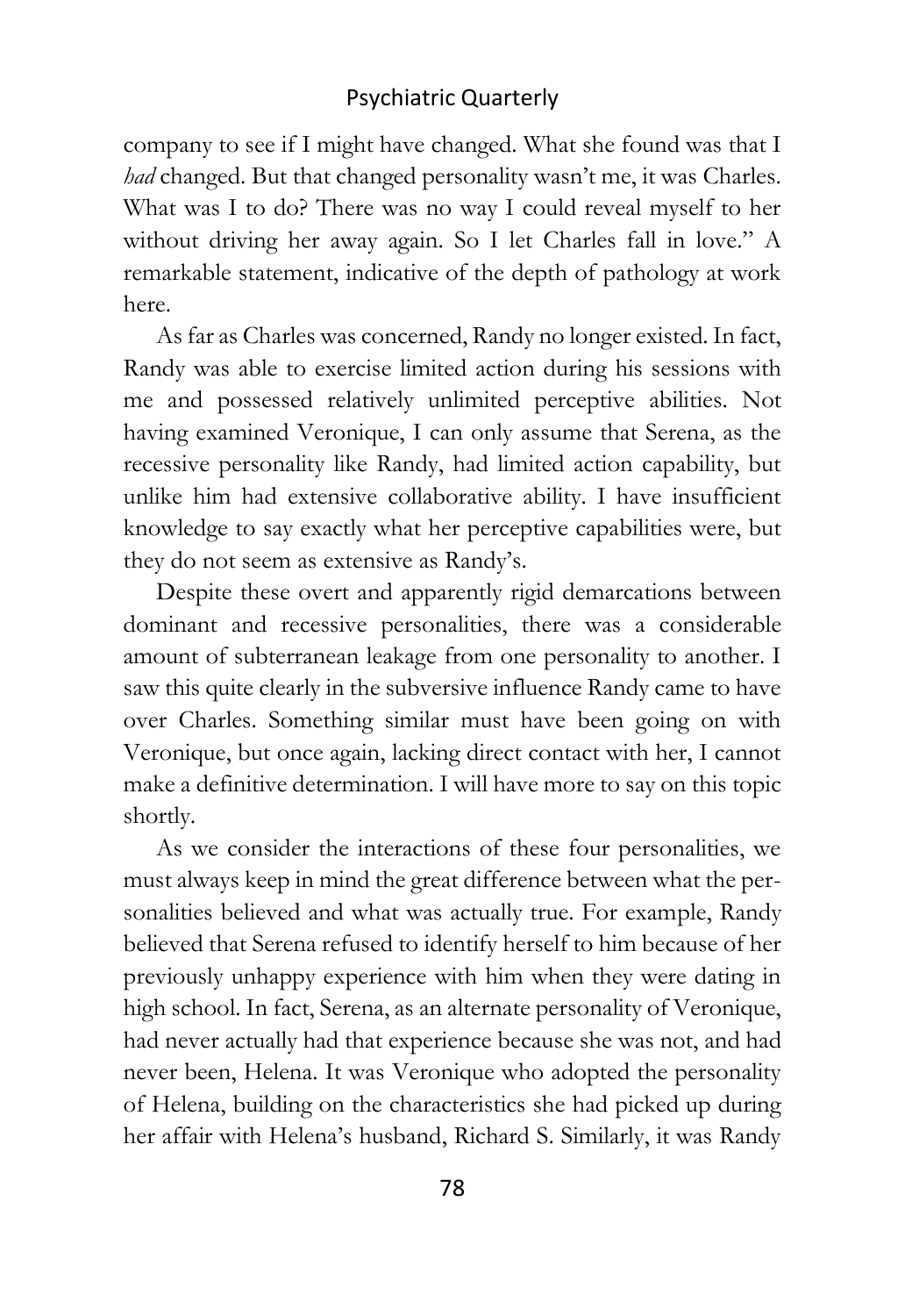who adopted the personality of Charles, based on the information he had very likely obtained from his adulterous relationship with Charles's wife Renée. *It is important to note that as far as Randy was concerned both Charles and Serena were mostly constructs of his schizoid imagination, substantially different from the actual Charles and Serena.*

The question one must ask, then, is what unconscious power, what motivation, engendered his subsequent perceptions and behaviors? At the risk of sounding simplistic, I must say that I believe it was essentially guilt—the guilt and accompanying remorse for having killed a man—Charles Weed, his lover's husband. The trauma of that deed, exacerbated by the childhood traumas mentioned earlier, had the effect of cleaving his personality in two: the amoral, confident, womanizing, power-loving man of action remained as "Randy," while the sensitive, questioning, self-doubting, self-destructive man of thought became "personified" in "Charles." No doubt a similar situation prevailed with "Veronique": the solipsistic, antisocial, or aggressive traits were separated off from the altruistic, empathetic, and passive ones, and each was embodied in its own personality so as to better engage with and overcome the other.

#### Conflict and Resolution

Typically in cases of IDD, there is extensive collaboration between the personalities, but sometimes there is conflict or even a bitter rivalry, as in the relationship between Veronique and Serena. In the interactions of Randy and Veronique, we have a rather more complex situation. There was an intense conflict between Charles and Veronique and what turned out to be a love affair between Charles and Serena. This disparity proved to have disastrous consequences. With Veronique refusing to give Charles access to Serena, Charles opted for the extreme but only possible solution eliminating Veronique by killing her.

How is Charles able to justify such an action? To answer that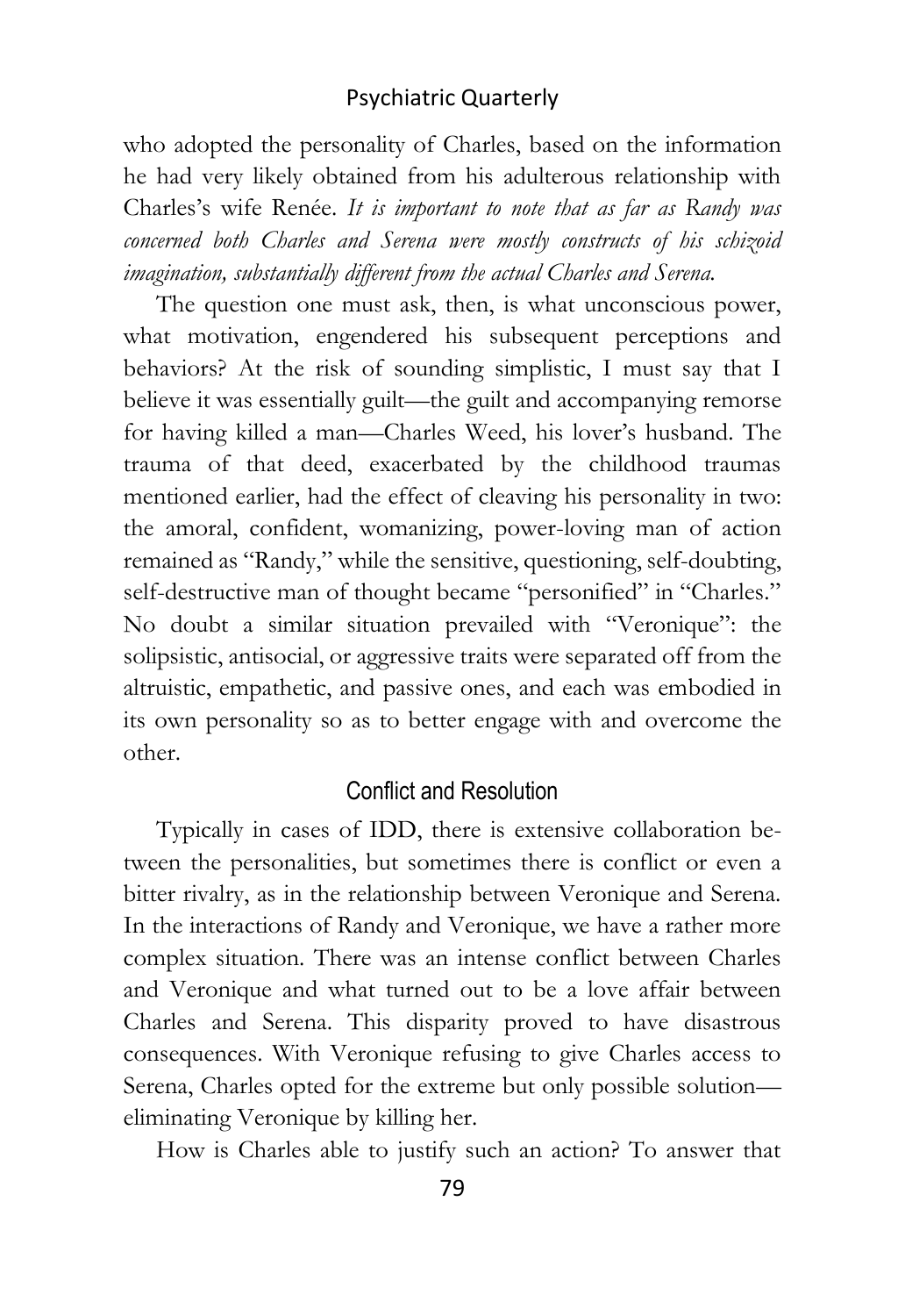question, we must first understand the role that the book *The Exile's Handbook* played in their lives. Written in 1938 by Benno Frank, *The Exile's Handbook* is a novel about a superior race of beings from the planet T4, who after putting down a rebellion, send their unrepentant rebels to Earth where they are "exiled" in the hosts of various human individuals.<sup>3</sup> At some point called the "Release," the "Tiforian" exiles would be extracted from their hosts and returned home to T4. In a sense, the book is a repackaging of Christian apocalyptic ideas and Gnostic theology in science fiction form. From Christianity Benno Frank took the belief that the souls of the redeemed would be raised to heaven in the "Rapture." From Gnosticism, he borrowed the notion that all human beings were the spiritual "children of light" imprisoned in the darkness of the material world, waiting to be raised and reunited with God himself.<sup>4</sup>

For Serena, the book, which is actually an attack against wishfulfilling religion, blind faith, and belief in mythologies, was a kind of Bible that offered her the hope of one day casting off the bullying Veronique and living an autonomous life on the planet T4. Charles, on the other hand, saw the book in its true light and rejected the idea that it had an answer to their problems. In a sense, Charles and Serena are on opposite sides of the great Tiforian debate: orthodox Tiforians believed in science and the ultimate unification of every individual in an entity called Macromind, while the rebels believed in mythology and the invincible sanctity and autonomy of the individual. Charles and Serena were very aware of their differences on this matter but assumed, like the fictional couple, Bel and Nor, in *The Exile's Handbook*, love would ultimately unite them.

I did not have an opportunity to speak to Randy after he was arrested in France, but it seems to me, based on all our previous conversations, that it was out of love that the Charles personality committed murder. At the very end, Charles must have acquiesced to Serena's belief. His love overmastered his reason, and so he killed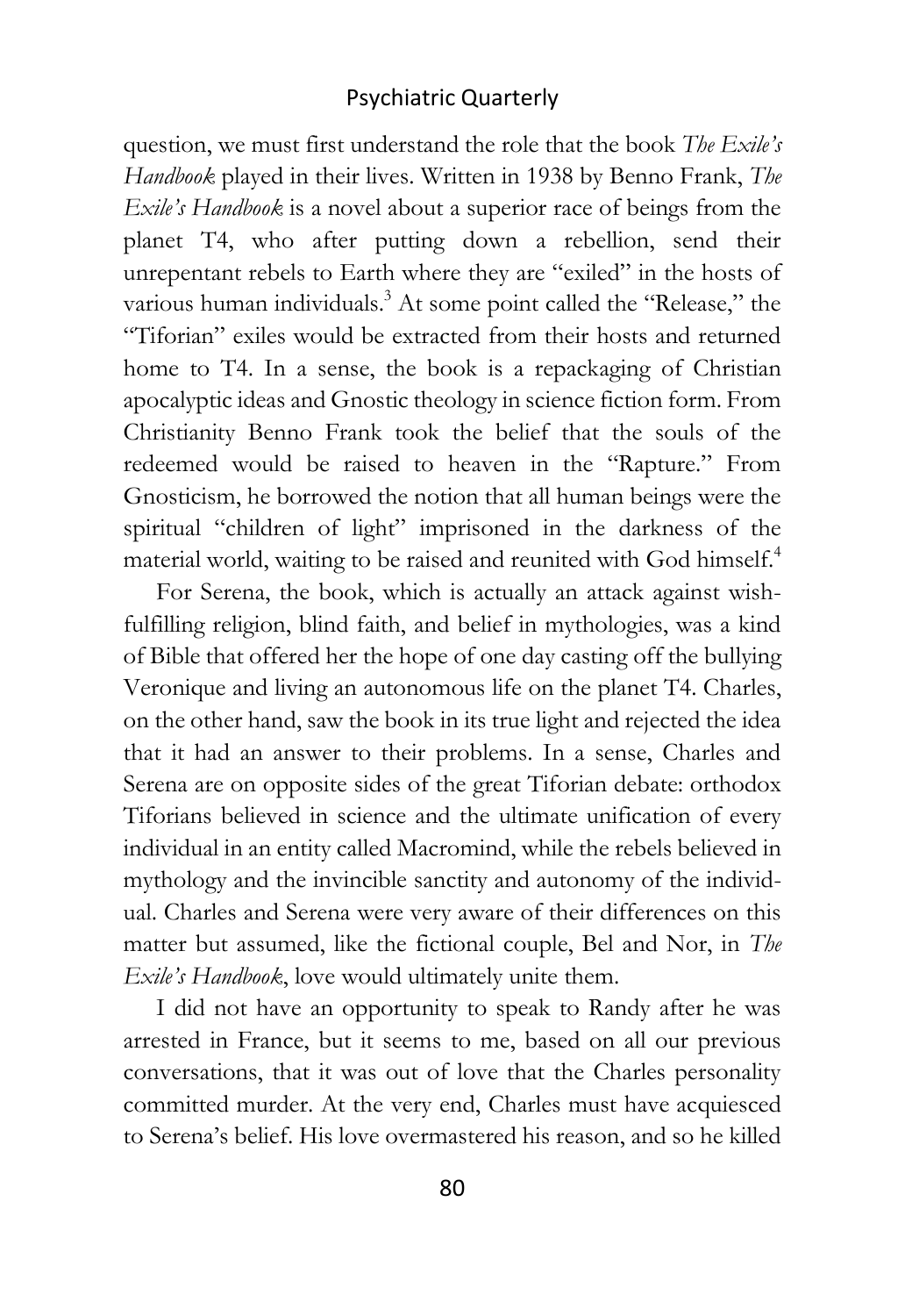Veronique in order to set Serena free. But let's not forget that Charles and Serena are not all there is to these individuals. Certainly Randy had an important, if not crucial, role to play, although not an overt one, in resolving the inherent conflict between the two individuals. Ultimately, Randy was the controlling intelligence, whether he exerted his influence directly or indirectly. I have no doubt that in this final terrible act of murder, we can detect the ramifications of that failed relationship that Randy and Helena had in high school. If we read between the lines of the testimony given at the murder trial, it is clear that, in the end, Charles was only Randy's agent in doing what had to be done: killing his beloved Helena to save her, killing her to make her his own.

The result, in the end, was a tripartite consciousness, with the constituent personalities representing three collections of traits found in varying proportions in every human being. Freud had three broad groupings and called them the id, ego, and superego. Other researchers have come up with different names and different configurations. I have no intention of proposing yet another theory of human psychology; nor do I believe that there exist universal "components" of the human personality. The brain is no doubt made up of successively evolved constituent parts, with primitive organs overlaid by more advanced ones, adding the higher capabilities we associate with human consciousness. But these merely form the framework upon which the personality is built. It helps to imagine the personality as a three-dimensional construct in which the surface area contains the capability for conscious thought, while the deeper, inner, areas are the sites where unconscious processing takes place.

We now believe that under conditions of extraordinary stress, the personality-construct can fracture along fault lines that differ from individual to individual, creating, if the stress is severe enough, distinct and separate identities. At first, a new identity may simply be a "satellite personality"—an identity still attached to the original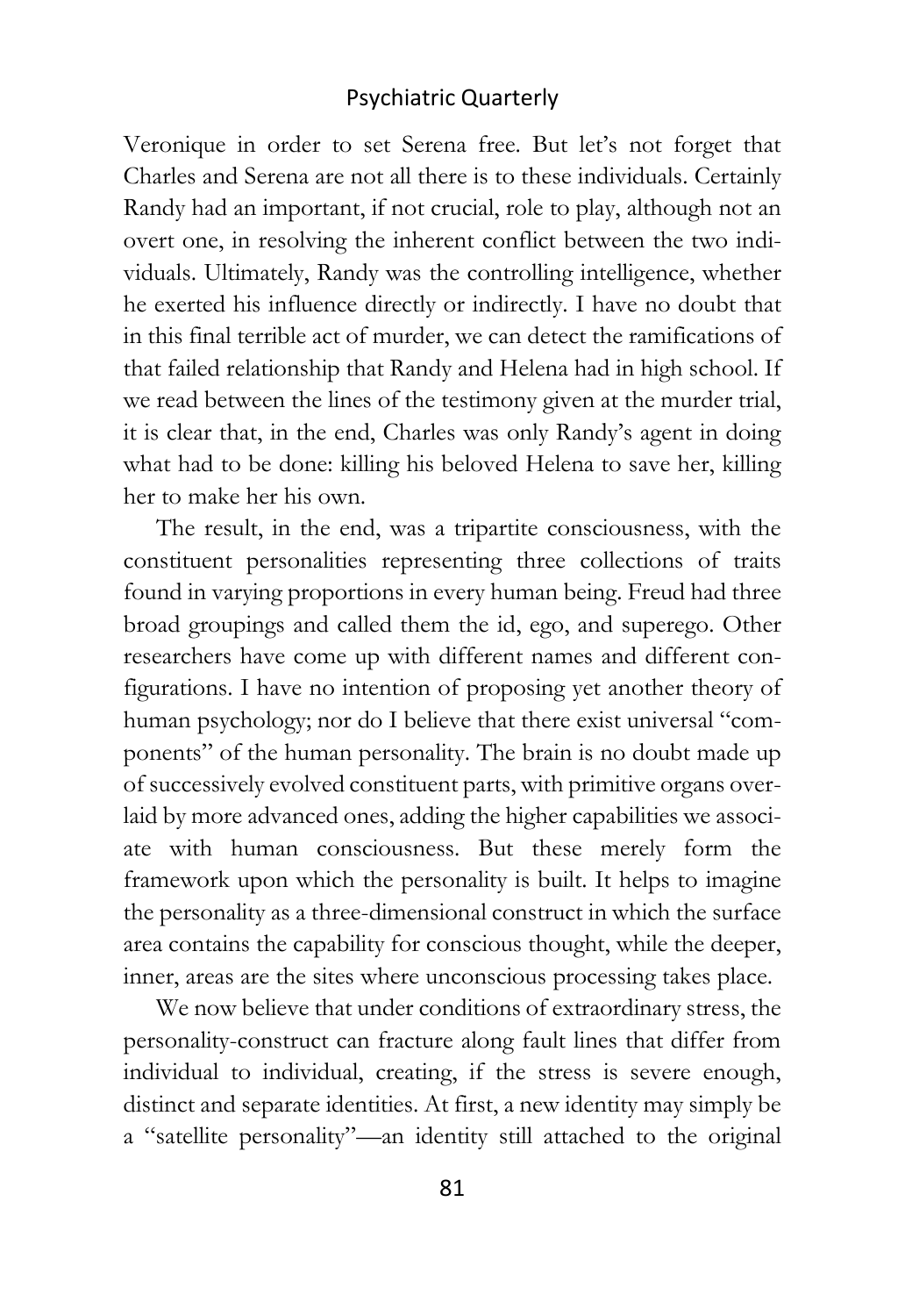personality with only limited powers of awareness and action. The creation of personality satellites, some researchers have said, may be a fairly common phenomenon, with the condition occurring in over sixty percent of all adult men and women, and up to eighty to ninety percent in persons employed in corporate offices.

As progressive dissociative stress increases, the satellite becomes more autonomous, assuming the characteristics of a "hypomorphic personality"—a distinct but still dependant identity. The majority of IDD subjects fall into this category. Some display the characteristics of the "occluded personality," as we have seen with Randy and Charles—the former working his will though the actions of the latter. Others are "recessive personalities," as with Serena, whose will was subordinated to that of Veronique.

Finally, when dissociative stress reaches its ultimate strength, the hypomorph becomes a full-fledged "avatar"—a wholly autonomous identity, co-existent with the "mother" personality and forever incapable of reintegrating with it. It is my considered opinion that after the death of Veronique, Charles and Serena achieved this maximum state of separation from Randy's consciousness.

The "Randy" personality emerged as the amoral hedonist, the solipsist, the man of action, the expedient opportunist who believes in nothing and everything, depending on what will produce the best results. "Charles" represented the rational idealist, the moralist, the altruist, the thinker, the skeptic who finds it nearly impossible to believe in anything. And "Serena" came to embody the passive follower, the redoubtable irrationalist, the invincible believer who is so afraid of doubt and uncertainty that both independent thought and action are avoided, and whose ego is like a black hole, accepting everything as true, including contradictions.

Let me stress the fact that only further observation and analysis of the subject can confirm whether or not true avatars have been created. I have not followed up with Randy since his arrest, trial, and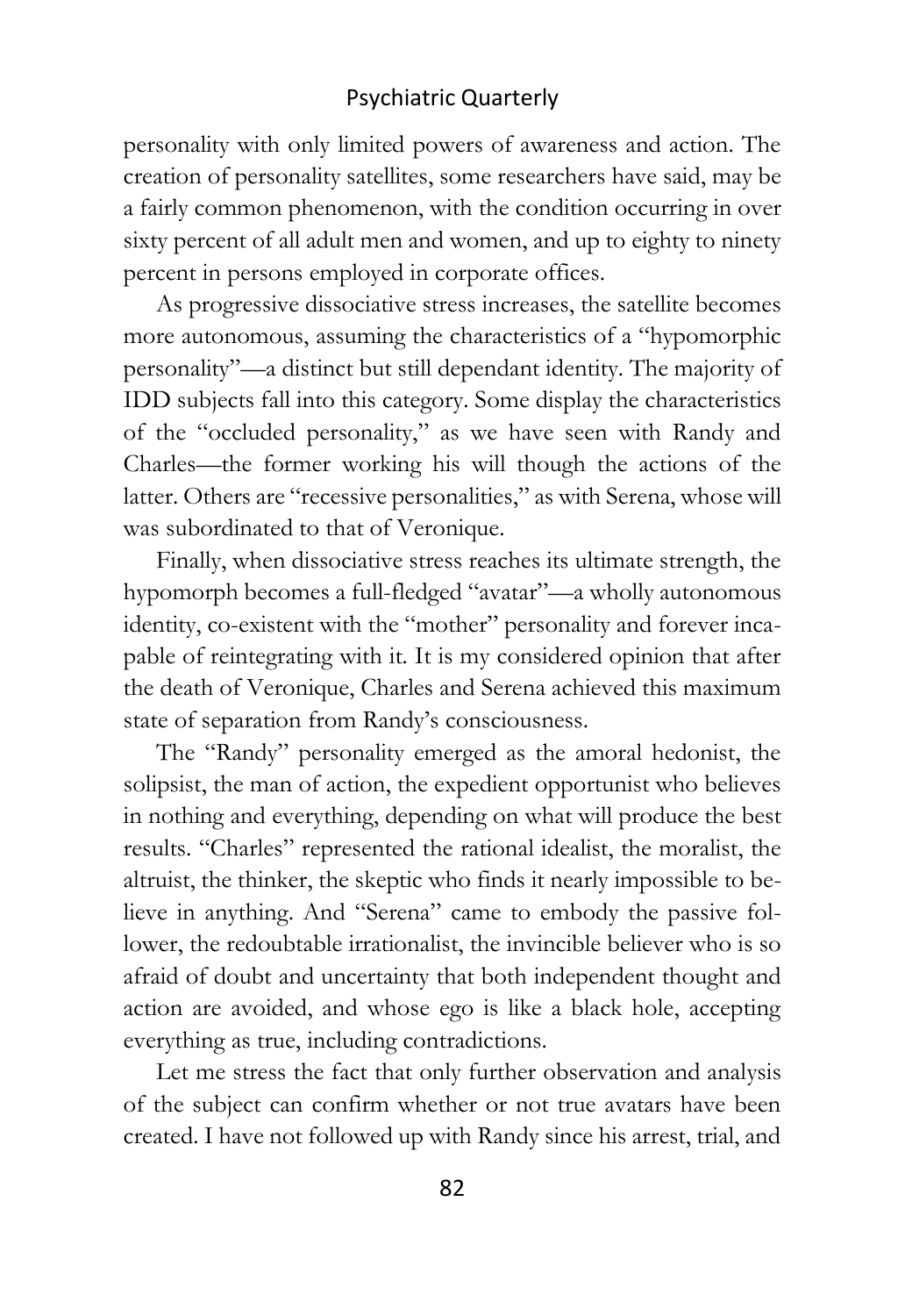incarceration in a mental institution in France, so I have no idea what progress, if any, he has made in reintegrating his personality. I would guess that he has not made very much progress at all. Nor do I think that such a thing would be easily accomplished, even with intense psychotherapy. The status quo is too convenient, the constituent personalities too adversarial. Moreover, Randy has gotten so deeply involved with the drama inside his own head that, like an author who has become one of his own characters, he is reluctant to give up his godlike powers. Randy long ago found the real world impossible to live in. He preferred his imagination, where, no doubt, I'm a character there as well.

## Workplace Personality Disorder

In my twenty-year study of IDD, I have discovered that the majority of these patients come from the world of business and commerce, as indeed Randy did. There is something about the office environment of the business world, composed of intricate hierarchies of managers and subordinates, that is highly conducive to disordered thinking, producing and harboring a surprisingly large number of untreated neurotics and other behavioral deviants. The American corporate office is a moral universe orthogonal to the one taught to us in our schools and enshrined in our political, religious, and ethical ideals. It is a circumscribed, atavistic space where aggressive, competitive instincts are allowed free reign; solipsism and greed are encouraged and rewarded; and dishonesty and deception are justified as expediencies to attain a greater good—production, profit, and the accumulation of capital.<sup>5</sup>

Although this is the unvarnished reality of office life, it is almost never presented, or even generally understood, in these terms. A certain arcane mix of euphemism, casuistry, and rationalization is used to manufacture the large number of "rose-colored glasses" that are the standard issue to those working in these environments. The glasses help but they cannot, in the end, resolve the inherent tension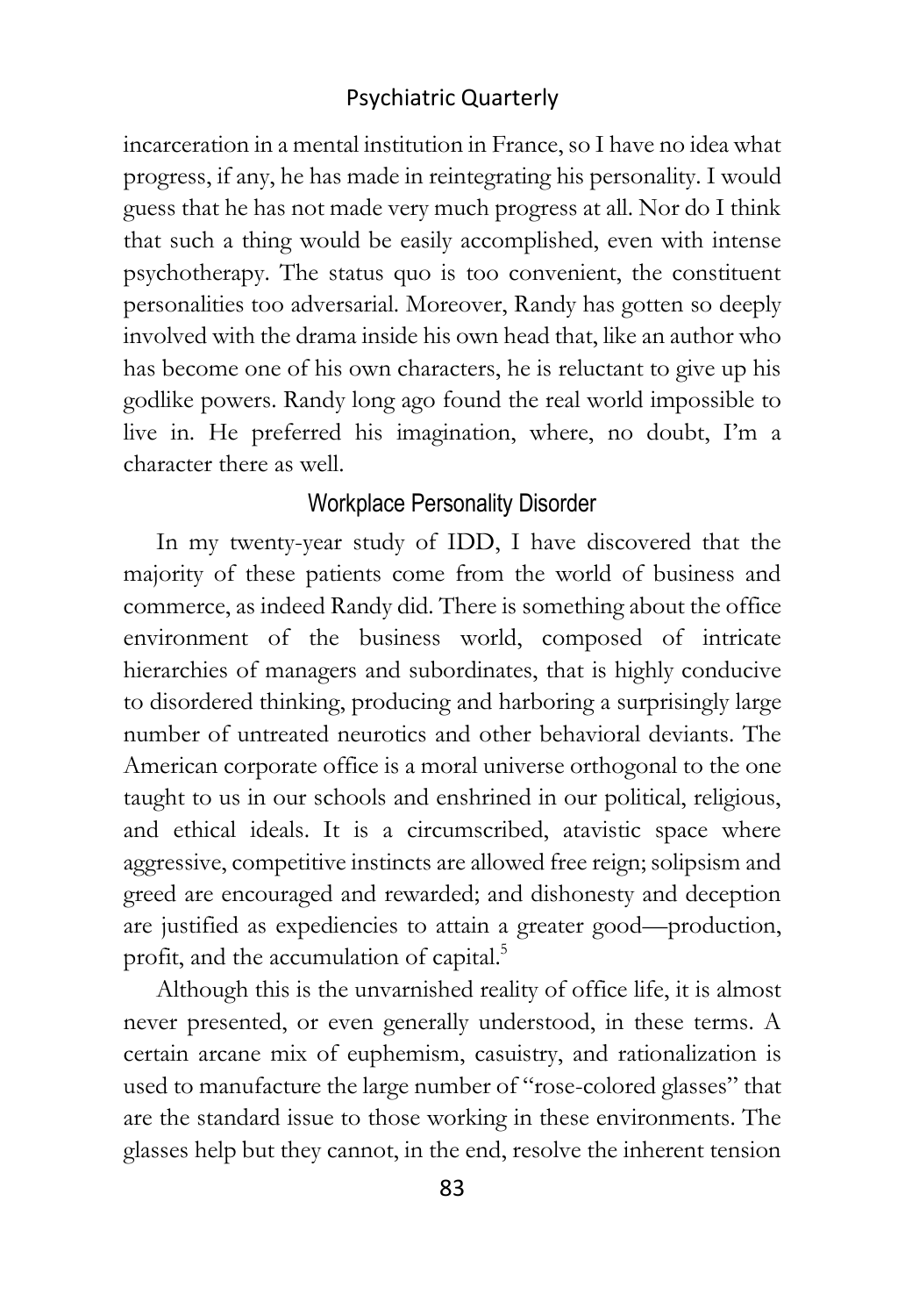between the two very different worlds that workers have to inhabit if they are to survive and prosper in a modern industrial state.

Randy entered business to maximize his power over others and achieve the wealth and status necessary to advance his own happiness. Ironically, business was the trigger that in the end brought about the disintegration of his identity. The same kind of antipathetic ruthlessness and immunity from moral qualms seen in Mafia dons is what is ideally required to prevail at the top of the corporate heap. Those lacking such "leadership" qualities become helpless victims of severe identity disorders who, like Randy T., often manage to remain undetected and untreated until some traumatic event finally exposes their heroic charade.

In his seminal paper, "An Approach to the Identification, Diagnosis, and Treatment of the Crypto-Neurotic," Vannevar Nagel argues that vast numbers of people struggling with a variety of disabling identity syndromes "fly under the radar" of mental health professionals.<sup>6</sup> "The corporations contain the largest population of untreated neurotics in our society," Nagel wrote. "In its psychodynamics, the office milieu is a Dantean inferno where the condemned—torturers and tortured alike—exchange pain and punishment according to what they believe is a divinely ordained plan requiring them to endure eight hours of Hell for the unforgivable sin of worshipping Mammon."<sup>7</sup>

Clearly more research is needed in this area, especially in the development of therapeutic interventions, although perhaps not the creation of a new class of psychotropic drugs, something Nagel suggested, as if the symptoms of an fundamentally diseased social order can or should be addressed by the mass medication of an entire population.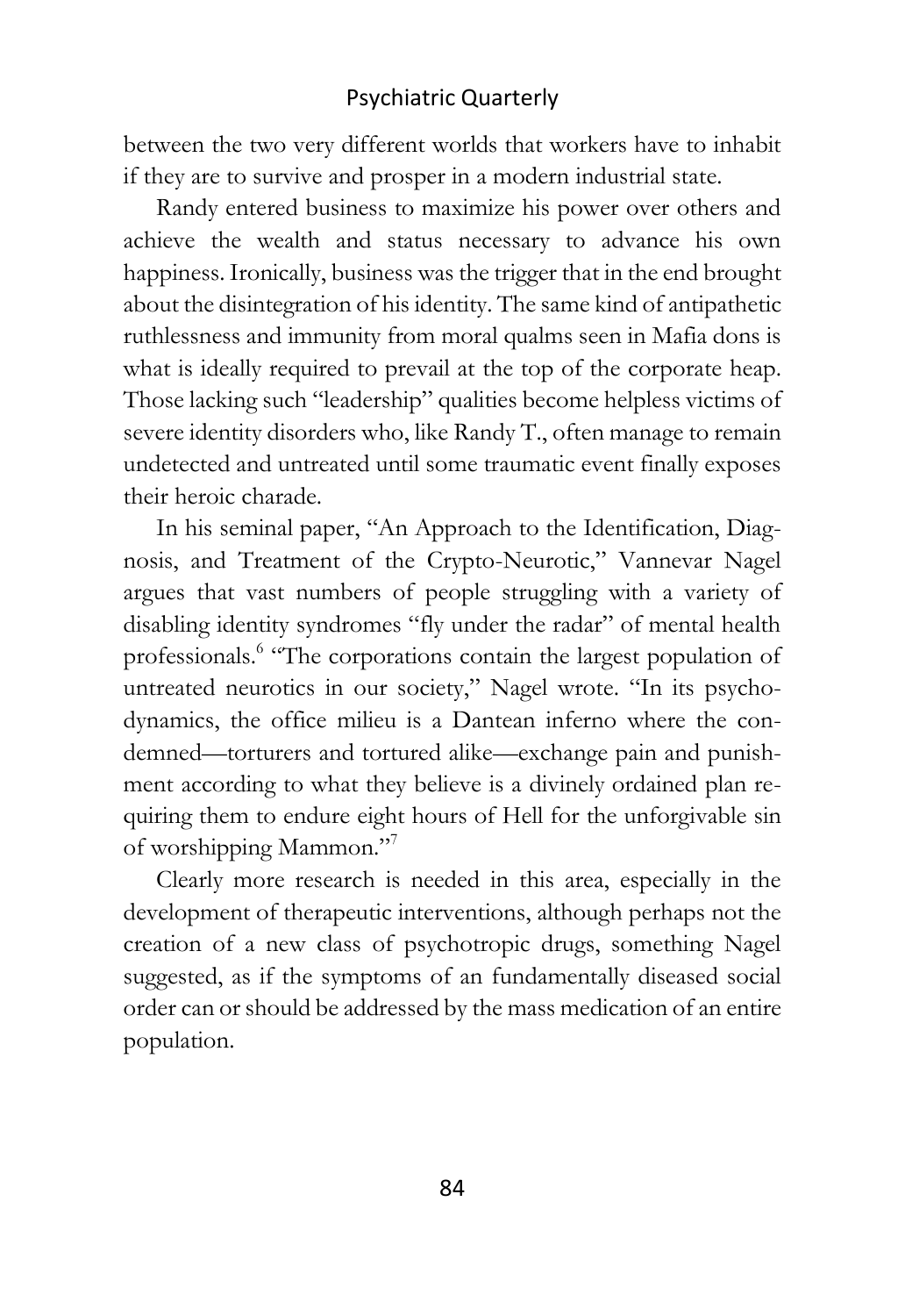#### **Notes**

- 1 From the last line of Canto XXI. This is the part of the *Inferno* where the treacherous are punished. A group of devils heads off to afflict more of the damned, now spending an eternity wallowing in boiling tar pits, with their leader signaling them by "making a trumpet out of his ass."
- $2$  Dr. Paternoster used initials to refer to persons mentioned in the original published paper. Here the actual names have been substituted to avoid confusion.
- <sup>3</sup> Originally published in German as *Die Verbannung*. The author, a German mathematician, died in the Auschwitz concentration camp. The copyright on the German edition of the book lapsed and was not renewed.
- <sup>4</sup> According to the Gnostics, the material world is the creation of a semidivine being known as the Demiurge, who is ignorant of the True God and believes that he himself is the only God. Human beings, who are his perishable material creation but contain a fragment of the divine essence, are ignorant of what they must do to achieve return to the True God after death. To help them, Messengers of the Light have come from the True God in order to assist them in their quest for the knowledge they will need to escape the grip of the Demiurge.
- <sup>5</sup> The flourishing of this "dark side" of capitalism had a profound impact on the history of the twentieth century. Marxist theory and its program to replace capitalism with a more ethical economic system was popular among certain intellectual classes precisely because of its utopian goal of aligning high standards of moral behavior with economic activity an idealism later incorporated and perverted in Communism. The subsequent clash of ideologies in two world wars and their aftermath brought unprecedented ruin to Europe and much of Asia.
- 6 *Journal of Postmodern Psychiatry*, 1987, pp 84-105. Vannevar R. Nagel is the Distinguished Professor of Psychology at the University of Freedonia.
- <sup>7</sup> Mammon is commonly, but wrongly, associated with a demonic deity. It is simply the Aramaic word for "riches." Christianity has long associated the acquisition of wealth with sinful behavior. Jesus himself